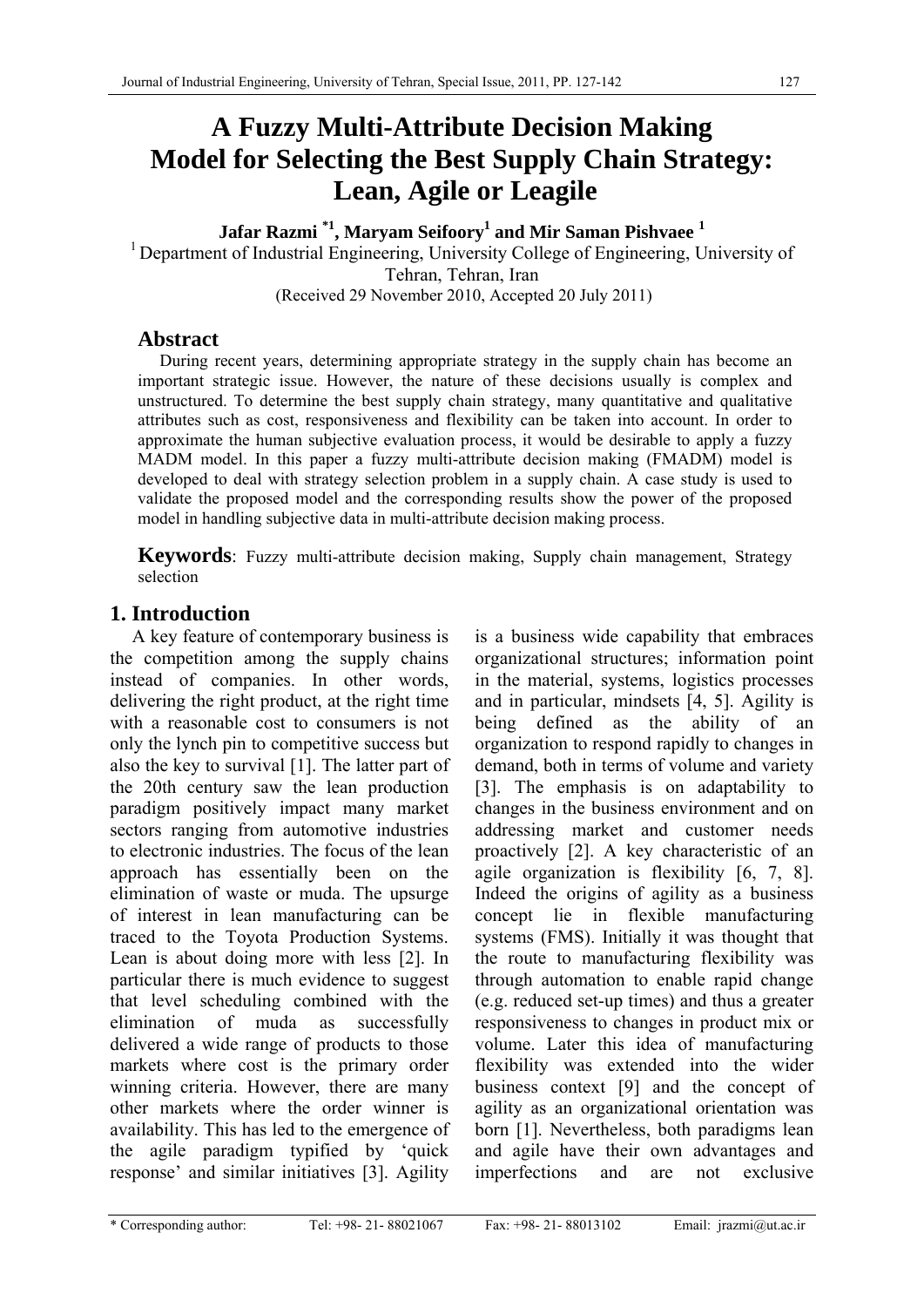paradigms. So effectiveness of agility and leanness depends on business environment characteristics and customer needs. Even, they may be combined to advantage in a number of different ways. Hence, customer satisfaction and marketplace understanding are crucial elements for consideration when attempting to establish a new supply chain strategy. Combining agility and leanness in one supply chain via the strategic use of a decoupling point has been termed ''leagility'' [10]. The decoupling point is in the material flow streams to which the customer orders penetrates [11]. Therefore leagile is the combination of the lean and agile paradigms within a total supply chain strategy by positioning the decoupling point so as to best suit the need for responding to a volatile demand downstream yet providing level scheduling upstream from the market place [12].

The goal of this research is to investigate lean and agile concepts in the area of supply chain management and to represent a FMADM model to select the best supply chain strategy according to system characteristics. The rest of this paper is organized as follows. In the next section, some related works are reviewed. Section 3 illustrates the basic definitions and notations of the fuzzy numbers, linguistic variables and the fuzzy TOPSIS method. In Section 4, we present a hierarchical model for selecting the best supply chain strategy and decision making criteria. Section 5, describes numerical examples to demonstrate the applicability of proposed method. Finally, concluding remarks are summarized in Section 6.

# **2. Literature review**

Naylor et al. [10] compared the lean and agile manufacturing paradigms, highlighting the similarities and differences. They showed how the need for agility and leanness depends upon the total supply chain strategy, by considering market knowledge, information enrichment and the position of the decoupling point. The lean and agile paradigms, though distinctly different, can be combined within successfully designed and operated total supply chains [13, 10]. Cristopher and Towill [1] have sought to bring together the lean and agile philosophies to highlight the differences in their approach, but also to show the various ways in which these paradigms may be combined to enable highly competitive supply chains. They have focused on 'market qualifiers' and 'market winners'. The lean supply paradigm has taught us the importance of reducing variation and enabling flow, so reducing the need for protective inventory and capacity. However, with the growth in product innovation and demand uncertainty, supply chains now need to strategically locate inventory and capacity. Investment in capacity to protect material flow rather than inventory is central to the agile supply paradigm and the use of separation principles provides a practical approach to exploring innovative approaches to mitigating the impact of the conflict. Stratton et al. [14] identify how TRIZ separation principles and TOC tools may be combined in the integrated development of responsive and efficient supply chains. Cagliano et al. [15] empirically explored the supply strategies of European manufacturing firms. Four clusters have been identified on the basis of the supplier selection criteria and the integration mechanisms adopted. Vonderembse et al. [16] discuss supply chain strategy types including lean, agile and hybrid across three types of products: standard, innovative, and hybrid. They have developed a framework for categorizing the supply chain types according to product characteristics and stage of the product life cycle. Agarwal et al. [2] develop an analytic network process (ANP) model to identify the best supply chain strategy. They explore the relationship among lead-time, cost, quality, and service level and the leanness and agility of a supply chain.

Although there are many researches regarding conceptual approaches for selecting the supply chain strategy, most of the related literatures are devoted to some specific perspectives, such as supply chain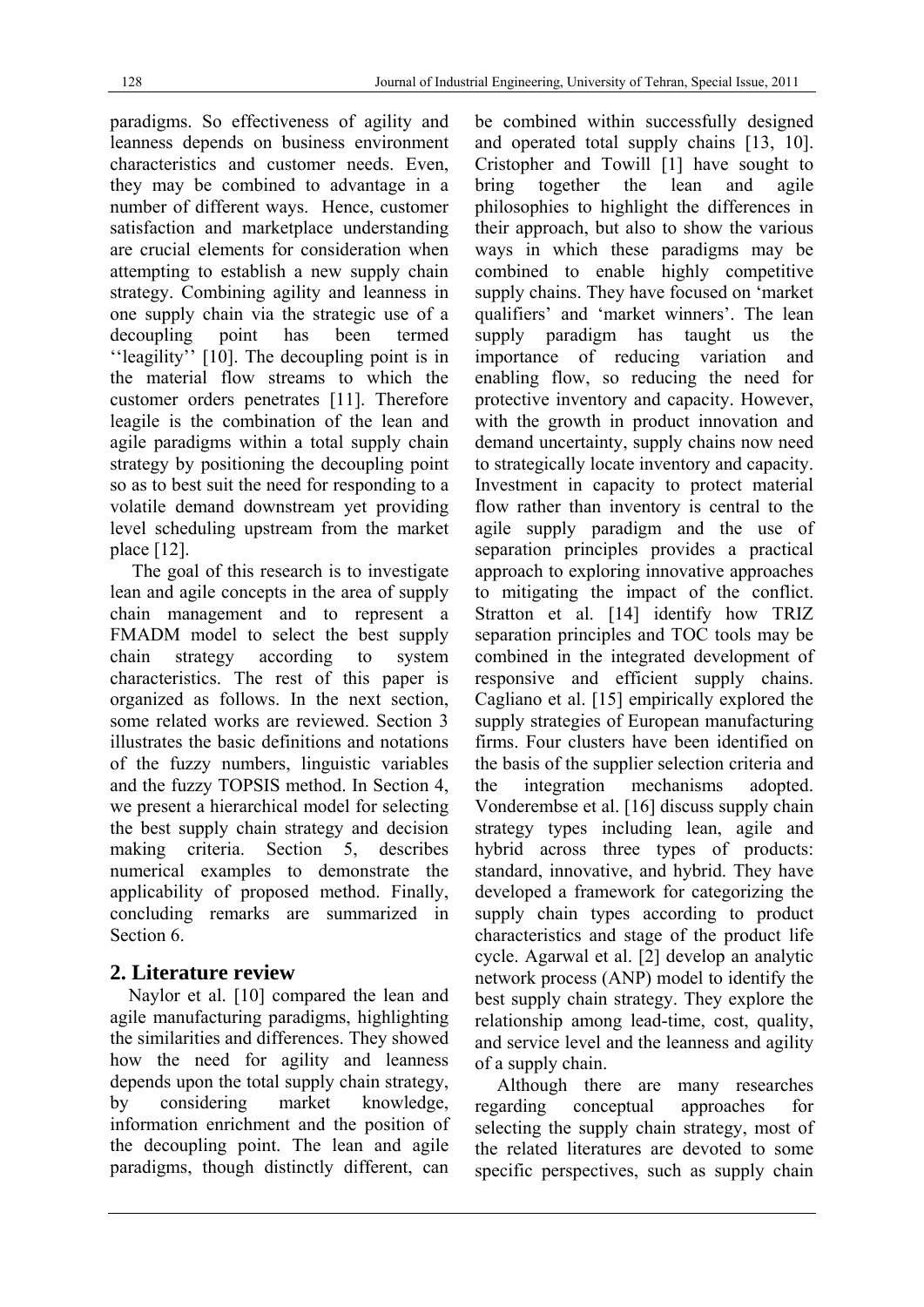type, product type and etc. It is clear that, selecting the supply chain strategy without considering all the relevant aspects does not lead to an effective result. This paper exploits the advantages of previous works to develop a comprehensive model for selecting the best supply chain strategy, which considerers all the relevant dimensions and using both quantitative and qualitative criteria. To overcome the issue of complexity and uncertainty in the considered problem, the fuzzy technique for order performance by similarity to ideal solution (Fuzzy-TOPSIS) is used to identify the most appropriate supply chain strategy.

### **3. Methodology**

MADM deals with the problem of choosing an option from a set of alternatives which are characterized in terms of their attributes. It requires information on the preferences among the instances of an attribute, and the preferences across the existing attributes. An important advantage of most MADM techniques is that they are capable to analyze both quantitative and qualitative evaluation criteria together. The decision maker may express or define a ranking for the attributes as importance/weight. The aim of the MADM is to obtain the optimum alternative that has the highest degree of satisfaction for all of the relevant attributes. TOPSIS, outranking, and AHP are three of the most frequently used MADM techniques. TOPSIS and Fuzzy TOPSIS have been applied to solve a variety of problems [17, 18]. TOPSIS views a MADM problem with *m* alternatives as a geometric system with *m* points in the *n* dimensional space. The method is based on the concept that the chosen alternative should have the shortest distance from the positive-ideal solution and the longest distance from the negative-ideal solution. TOPSIS defines an index called similarity (or relative closeness) to the positive-ideal solution and the remoteness from the negative-ideal solution. Then the method chooses an alternative with the maximum similarity to the positive-ideal solution [19].

Despite the convenience of TOPSIS in handling both quantitative and qualitative criteria of multi-criteria decision making problems based on decision maker's judgments, fuzziness and vagueness existing in many decision making problems may contribute to the imprecise judgments of decision makers in conventional TOPSIS approach. In other words, under many conditions, crisp data are inadequate to model real-life situations. Since human judgments including preferences are often vague and cannot be estimated with an exact numerical value, a more realistic approach may be to use linguistic assessments instead of numerical values.

Fuzzy TOPSIS refers to a method for multi-attribute decision making (MADM) under uncertainty, where a finite number of decision alternatives are evaluated under a finite number of performance criteria. The purpose of the analysis is to rank the alternatives in a subjective order of preference. The overall performance of these alternatives is herein assessed via proper assignment of numerical grades or scores measured through fuzzy theories to address the issue of vagueness of human preferential judgment [20]. A present study represents a FMADM model and explores the use of Fuzzy TOPSIS to select the best supply chain strategy according to system characteristics. Details of the proposed methodology are discussed sequentially in the following sections [21]. In summation, the algorithm of fuzzy TOPSIS method used in this paper is given as follows [20]:

- Step 1: Form a committee of decisionmakers, and then identify the evaluation criteria.
- Step 2: Choose the appropriate linguistic variables for the importance weight of the criteria and the linguistic ratings for alternatives.
- Step3: convert the linguistic evaluations into triangular fuzzy numbers to construct the fuzzy-decision matrix and determine the fuzzy weight of each criterion.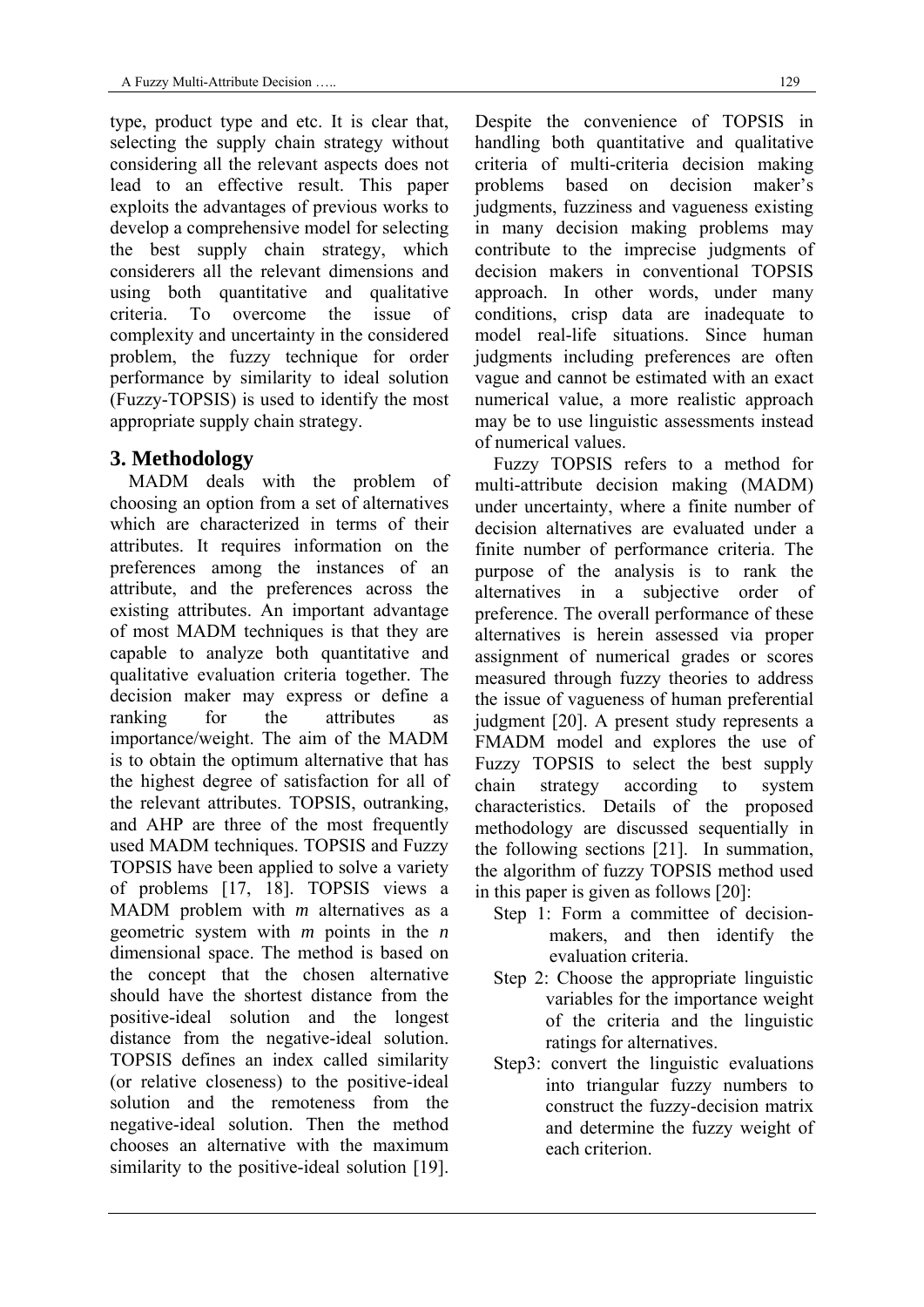- Step 4: normalized fuzzy weight of each criterion and fuzzy-decision matrix.
- Step 5: Construct weighted normalized fuzzy decision matrix.
- Step 6: Determine FPIS and FNIS.
- Step 7: Calculate the distance of each alternatives from FPIS and FNIS, respectively.
- Step 8: Calculate the closeness coefficient of each alternatives.
- Step 9: According to the closeness coefficient, we can understand the assessment status of each alternative and determine the ranking order of all alternatives.

Although we can determine the ranking order of all feasible strategies, a more realistic approach may be to use a linguistic variable to describe the current assessment status of each strategy in accordance with its closeness coefficient. In order to describe the assessment status of each strategy, we divide the interval [0, 1] into five sub-intervals. Five linguistic variables with respect to the sub-intervals are defined to divide the assessment status of strategies into five classes [20]. The decision rules of the five classes are shown in Table 1.

| Closeness Coefficient<br>$(CC_i)$ | Assessment status      |
|-----------------------------------|------------------------|
|                                   | Do not recommend       |
| $CC_i \in [0, 0.2]$               | Recommend with high    |
| $CC_i \in [0.2, 0.35]$            | risk                   |
| $CC_i \in [0.35, 0.5]$            | Recommend with low     |
| $CC_i \in [0.5, 0.85]$            | risk                   |
| $CC_i \in [0.85, 1]$              | Approved               |
|                                   | Approved and preferred |

**Table 1: Approval status** 

According to the table 1, it means that: If  $CC_i \in [0, 0.2]$ , then strategy  $A_i$  belongs to Class I and the assessment status of strategy Ai is *"not recommend*";

If  $CC_i \in [0.2, 0.35]$ , then strategy  $A_i$  belongs to Class II and the assessment status of strategy Ai is "*recommend with high risk*"; If  $CC_i \in [0.35, 0.5]$ , then strategy  $A_i$  belongs to Class III and the assessment status of strategy Ai is "*recommend with low risk*";

If  $CC_i \in [0.5, 0.85]$ , then strategy  $A_i$  belongs to class IV and the assessment status of strategy Ai is "*approved"*;

If  $CC_i \in [0.85, 1]$ , then strategy  $A_i$  belongs to Class V and the assessment status of strategy Ai is "*approved and preferred to recommend*".

### **3.1. Fuzzy numbers**

In this section, some basic definitions of fuzzy sets, fuzzy numbers and linguistic variables are reviewed from Buckley [22], Kaufmann and Gupta [23], Negi [24] and Zadeh [25]. The basic definitions and notations below will be used throughout this paper until otherwise stated.

**Definition 3.1.** A fuzzy set  $\tilde{A}$  in a universe of discourse X is characterized by a membership function  $\mu_{\tilde{\lambda}}(x)$  which associates with each element x in X a real number in the interval [0,1]. The function value  $\mu_{\tilde{\lambda}}(x)$  is termed the grade of membership of x in  $\tilde{A}$  [23].

**Definition 3.2.** A fuzzy set  $\tilde{A}$  in the universe of discourse X is convex if and only if:

 $\mu_{\tilde{\lambda}}(\lambda x_1 + (1 - \lambda)x_2) \ge \min(\mu_{\tilde{\lambda}}(x_1), \mu_{\tilde{\lambda}}(x_2))$ For all  $x_1, x_2$  in X and  $\lambda \in [0,1]$ , where min denotes the minimum operator [26].

**Definition 3.3.** The height of a fuzzy set is the largest membership grade attained by any element in that set. A fuzzy set  $\tilde{A}$  in the universe of discourse X is called normalized when the height of  $\tilde{A}$  is equal to 1 [26].

**Definition 3.4.** A fuzzy number is a fuzzy subset in the universe of discourse *X* that is both convex and normal. Fig. 1 shows a fuzzy number  $\tilde{n}$  in the universe of discourse *X* that conforms to this definition [23].



**Figure 1: Fuzzy number** *n* ~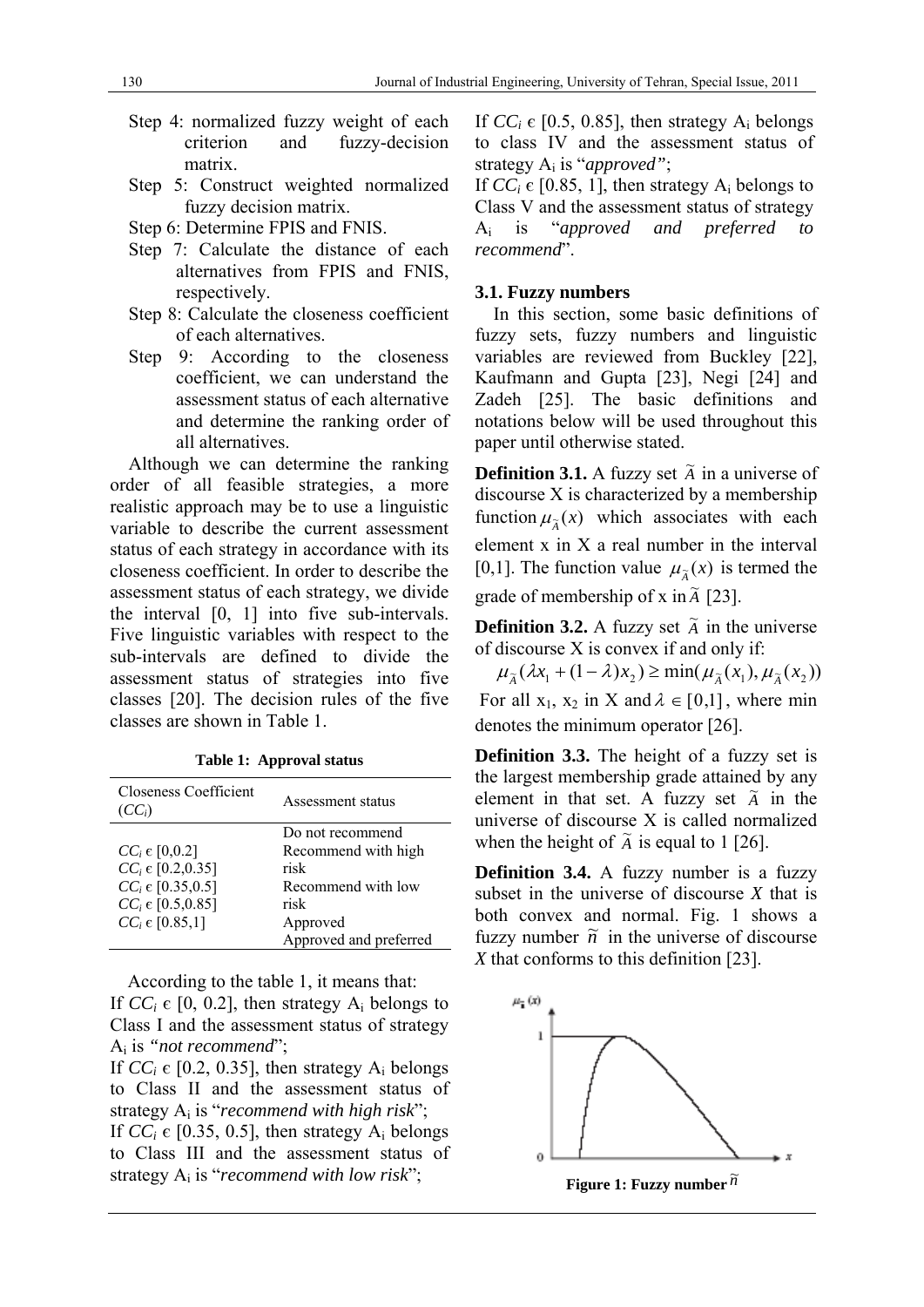**Definition 3.5.** A positive trapezoidal fuzzy number (PTFN)  $\tilde{A}$  can be defined as  $\widetilde{A} = (a_1, a_2, a_3, a_4)$  the membership function,  $\mu_{\tilde{\lambda}}(x)$  is defined as: [23]

$$
\mu_{\lambda}(x) = \begin{cases}\n1 & a_{2} \leq x \leq a_{3} \\
\frac{x - a_{1}}{a_{2} - a_{1}} & a_{1} \leq x \leq a_{2} \\
\frac{a_{4} - x}{a_{4} - a_{3}} & a_{3} \leq x \leq a_{4} \\
0 & x \leq a_{1}, x \geq a_{4}\n\end{cases}
$$

For a trapezoidal fuzzy number,  $\widetilde{A} = (a_1, a_2, a_3, a_4)$  if  $a_2 = a_3$ , then  $\widetilde{A}$  is called a triangular fuzzy number and is showed  $\overline{A} = (a_1, a_2, a_3)$  (figure.2).



In other word  $a_1, a_2, a_3$  are the lowest possible value, the most possible value, and the largest possible value respectively.

**Definition 3.6.** A linguistic variable is a variable whose values are expressed in linguistic terms [27]. The concept of a linguistic variable is very useful in dealing with situations, which are too complex or not well defined to be reasonably described in conventional quantitative expressions.

It is not possible to make mathematical operations directly on linguistic values. This is why; the linguistic scale must be converted into a fuzzy scale. In the literature about fuzzy methods, one can find a variety of different fuzzy scales. (See, for example [28, 29, 30]. The triangular fuzzy conversion scale given in figure 3 is used in the evaluation model of this paper (adapted from [31]).

# **4. A hierarchical model for selecting the best supply chain strategy**

The first step is devoted to construct a model to identify the system alternatives and criteria to evaluate the supply chain strategies. Due to the complexity of the decision making process in selecting the supply chain strategy, a hierarchical model is used in this paper. Figure 4 shows the hierarchical model for selecting the best supply chain strategy. The key parameters for this model can be categorized into four levels. The first level of the model deals with the essence of the difference between leanness and agility in terms of the total value provided to the customer, which included responsiveness, (service level) that is the critical factor calling for agility, and cost, that is clearly linked to leanness [1]. In order to specify the effects of cost and responsiveness on decision making alternatives, these two criteria are broken into relevant sub criteria which lie in level 2. Sub criterions of cost are inventory cost, process cost, supply cost, transportation cost and shortage cost. Sub criteria of responsiveness are flexibility, lead time and innovation. The third level of model consists of flexibility's sub criteria which are product type flexibility (machine flexibility), volume flexibility (production capacity flexibility), supply flexibility, manpower flexibility and transportation flexibility. The fourth level of model deals with the decision making alternatives which are lean, agile and leagile strategies. The overall objective is to select the best strategy for improving performance of the case supply chain. In order to select the most appropriate supply chain strategy, decision makers should determine the important weight of each criterion and performance rating of alternatives with respect to each criterion and by using linguistic variables. Then the linguistic variables should be converted to fuzzy triangular numbers and finally, the ranking order of alternatives can be determined using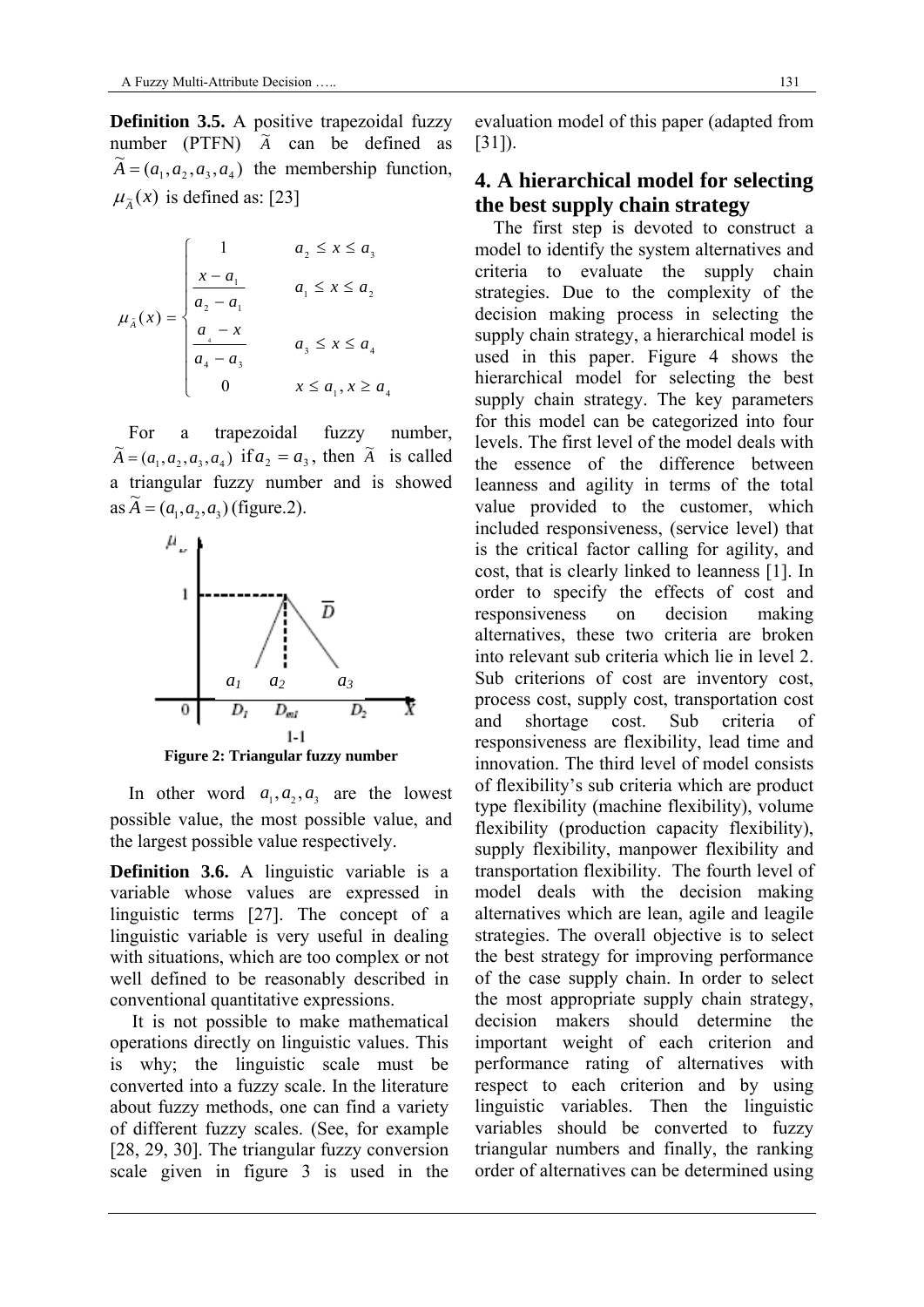fuzzy TOPSIS approach. In the next section, the decision making criteria will be explained in detail.

#### **4.1. Responsiveness**

Responsiveness is related to the ability of a manufacturing system to utilize its existing resources to make a rapid and balanced response to predictable and unpredictable changes [32]. It is the ability to identify changes and respond fast to them, reactively or proactively, and recover from them [33]. Three sub criteria under the umbrella of responsiveness are considered in the hierarchy to evaluate the importance of responsiveness over the alternatives.

#### **Flexibility**

Flexibility is the ability to process different products and achieve different objectives with the same facilities. A key characteristic of an agile organization is flexibility [6, 8]. Initially it is thought that the route to manufacturing flexibility is through automation to enable rapid changeovers (i.e. reduced set-up times) and thus enable a greater responsiveness to changes in product mix or volume. Later this idea of manufacturing flexibility is extended into the wider business context that embraces organizational structures, information systems, logistics processes and in particular, mindsets. The supply chain may be broken down into three basic segments: sourcing, manufacturing and delivery. Any firm's supply chain flexibility is determined by how it's physical components [2]. Thus in this paper, five sub criteria have been considered for supply chain flexibility.

*Product type flexibility*: represents the ability of the plant to manufacture a range of products with different processing requirements, and rapid response to changes of product families using existing facilities.

*Volume flexibility*: represents the ability of the plant to change its capacity and functionality with maximum reusability against demand fluctuation.

*Supply flexibility*: represents the ability of the plant to provide raw material from different supplier with different cost, quality, speed and etc.

*Manpower flexibility*: represents the ability of the plant to employ the multi skill operators with different level of expertise, which can change their tasks when market changes take place.

*Transportation flexibility:* represents the ability of the supply chain to use different transportation approach witch have different cost and speed, according to customer requirements.



**Figure 3: Linguistic variables for importance weight of criteria and rating of alternatives**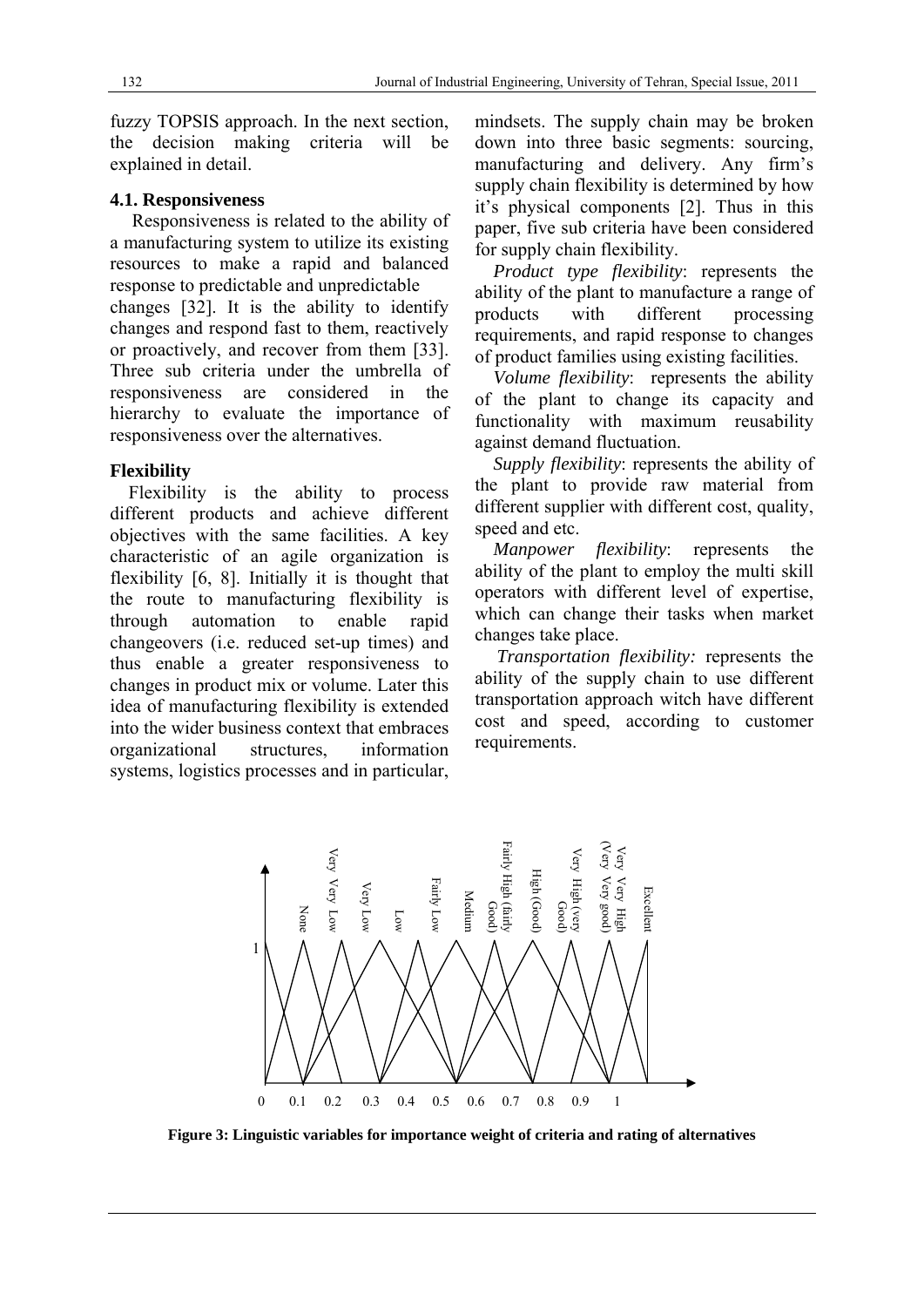

**Figure 4: The hierarchical model for selecting the best supply chain strategy** 

#### **Innovation**

Innovation represents the ability of the supply chain to capture proactively the market and customers desire and in taking the competitive advantage of unpredicted opportunities in the market [33]. A proactive manufacturer will integrate with customers and help identify their problems and requirements and also acquire capabilities just ahead of need [34, 35].

#### **Total Lead-time**

Total lead-time is the time taken from a customer raising a request for a product or service until it is delivered. Lead-time needs to be reduced in lean manufacturing as by definition excess time is waste and leanness calls for the elimination of all waste. Also, total lead-time has to be minimized to enable agility, as demand is highly volatile and thus difficult to forecast. Therefore, lead time is an important factor in both lean and agile paradigms, but it's more critical factor in agility.

#### **4.2. Cost**

This attribute measures the importance of costs over other factors related to supply chain. Economical evaluation of alternatives is one of the most important criteria for selecting them. These kinds of attributes are the most tangible and understandable criteria for management [36]. Fisher makes a similar point which is that where the risk of obsolescence and/or the cost of a stock-out

are high relative to the cost of production and distribution.

Where, Physical Costs includes all production, distribution, and storage costs. And Marketability Costs includes all obsolescence and stock out costs. The Physical Product Delivery Process cost source (PDP) dominates lean supply whereas the second cost source (marketability costs) dominates agile supply. Also, cost is divided in to five sub criteria as follows.

#### **Inventory cost**

According to Waters at least 25 percent of a typical manufacturing company's value is held in stock. If one adds the cost of buffers in production lines and WIP, the significant role of inventories can be better gauged [36, 37]. Inventory cost, include in this paper comprise storage cost and capital tied up cost.

#### **Shortage cost**

 Shortage cost consists of the lost sale costs and backorder costs.

#### **Transportation cost**

Transportation cost consists of all supply chain transportation costs. In agile strategy some extra transportation cost may be imposed to increase responsiveness.

#### **Supply cost**

Supply costs consist of: sourcing, supplier evaluation, material, quality control, order cost and etc.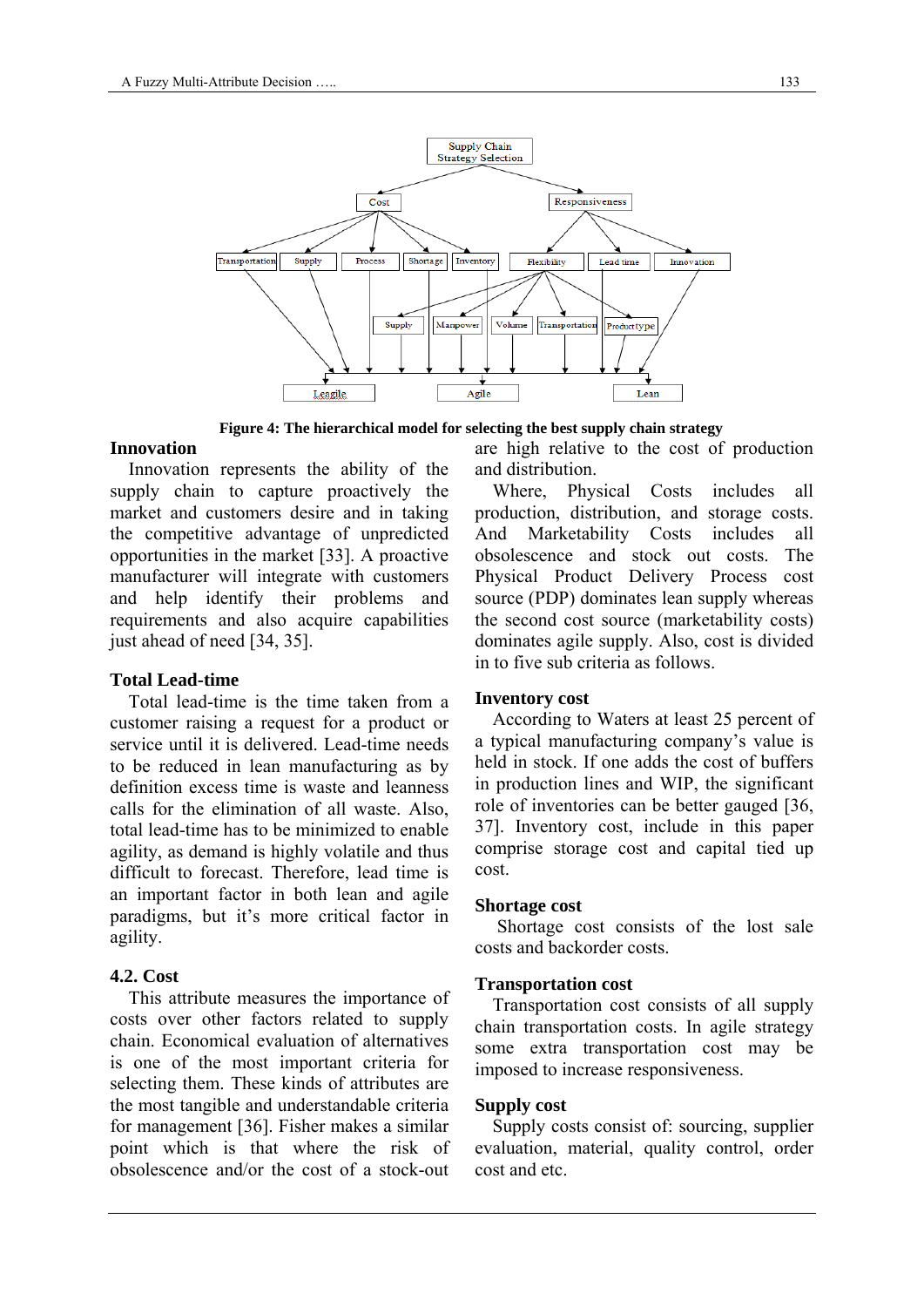### **Process cost**

Process costs include *i*) the cost of capital investment on manufacturing equipment such as machines, tools, and material handling, *ii)* the operating cost which consists of machine utilization, operators running machines, *iii)* workers on the shop floor responsible for other tasks such as maintenance, transportation, quality control, and cleaning and *iv)* indirect cost, which consists of energy, engineers, and personnel officering, production planning and etc.

# **5. Case Study**

A manufacturing company desires to select an appropriate strategy to improve long term performance of its supply chain. The proposed method is applied to determine the best strategy in this case study. The computational procedure of which is summarized as follows:

Step 1: Three decision-makers use the linguistic weighting variables shown in Fig 3 to assess the importance of the criteria. The aggregated importance weights of the criteria determined by these decision makers are shown in Table 2.

Step 2: the decision-makers use the linguistic rating variables to evaluate the ratings of candidates with respect to each criterion. The ratings of the five candidates by the decision makers under the various criteria are shown in Table 2.

Step 3: Then the linguistic evaluations shown in Tables 2 and 3 are converted into triangular fuzzy numbers to construct the fuzzy decision matrix and determine the fuzzy weight of each criterion, as in Table 4.

Step 4: The normalized fuzzy-decision matrix is constructed as in Table 5.

Step 5: Weighted normalized fuzzydecision matrix is constructed as in Table 6.

Step 6: Determine FPIS and FNIS as:

 $(0.71,0.71,0.71)$   $(0.56,0.56,0.56)$   $(0.24,0.24,0.24)$   $(0.56,0.56,0.56)$ 

(0.16,0.16,0.16) (0.08,0.08,0.08) (0.24,0.24,0.24) (0.78,0.78,0.78) *A* ľ

 $(0.560.56,0.56)(1,1,1)(0.560.56,0.56)(0.11,0.11,0.11)$ 

 $(0.03,0.03,0.03)$  $(0.1,0.1,0.1)$  $(0,0,0)$  $(0.03,0.03,0.03)$  $(0,0,0)$  $(0,0,0)$ 

 $A = (0.01, 0.01, 0.01) (0.03, 0.03, 0.03) (0.04, 0.04) (0.04, 0.04, 0.04)$  (0.03,0.03,0.03) (0,0,0)  $\left[ \begin{matrix} (0.03,0.03,0.03) \ (0.1,0.1,0.1) \ (0.0,0) \ (0.03,0.03) \ (0.0,0.01) \ (0.03,0.03) \ (0.04,0.04) \ (0.04,0.04,0.04) \ (0.03,0.03) \ (0.00) \ (0.00) \ (0.01,0.01) \ (0.03,0.02) \ (0.00,0.02) \end{matrix} \right]$ 

Step 7: Calculate the distance of each strategy from FPIS and FNIS with respect to each criterion, respectively, as Tables 7 and 8.

Step 8: Calculate  $d_i^*$ ,  $d_i$  of three possible strategies  $A_i$  as Table 9.

| First level criteria | Importance<br>weight | Second level<br>criteria | Importance<br>weight | Third level<br>criteria     | Importance<br>weight |
|----------------------|----------------------|--------------------------|----------------------|-----------------------------|----------------------|
|                      |                      | Inventory cost           | Medium               |                             |                      |
|                      |                      | Shortage cost            | Low                  |                             |                      |
| Cost                 | Fairly High          | Process cost             | Low                  |                             |                      |
|                      |                      | Supply cost              | High                 |                             |                      |
|                      |                      | Transportation cost      | Very Very Low        |                             |                      |
|                      |                      |                          |                      | Product type<br>flexibility | Fairly Low           |
|                      |                      |                          |                      | Volume flexibility          | Fairly High          |
|                      |                      | Flexibility              | Medium               | Manpower flexibility        | Very Low             |
| Responsiveness       | Fairly Low           |                          |                      | Supply flexibility          | Fairly Low           |
|                      |                      |                          |                      | Transportation flexibility  | Very very Low        |
|                      |                      | Total                    |                      |                             |                      |
|                      |                      | lead-time                | Fairly High          |                             |                      |
|                      |                      | Innovation               | High                 |                             |                      |

**Table 2: Linguistic variable for importance weight of criteria**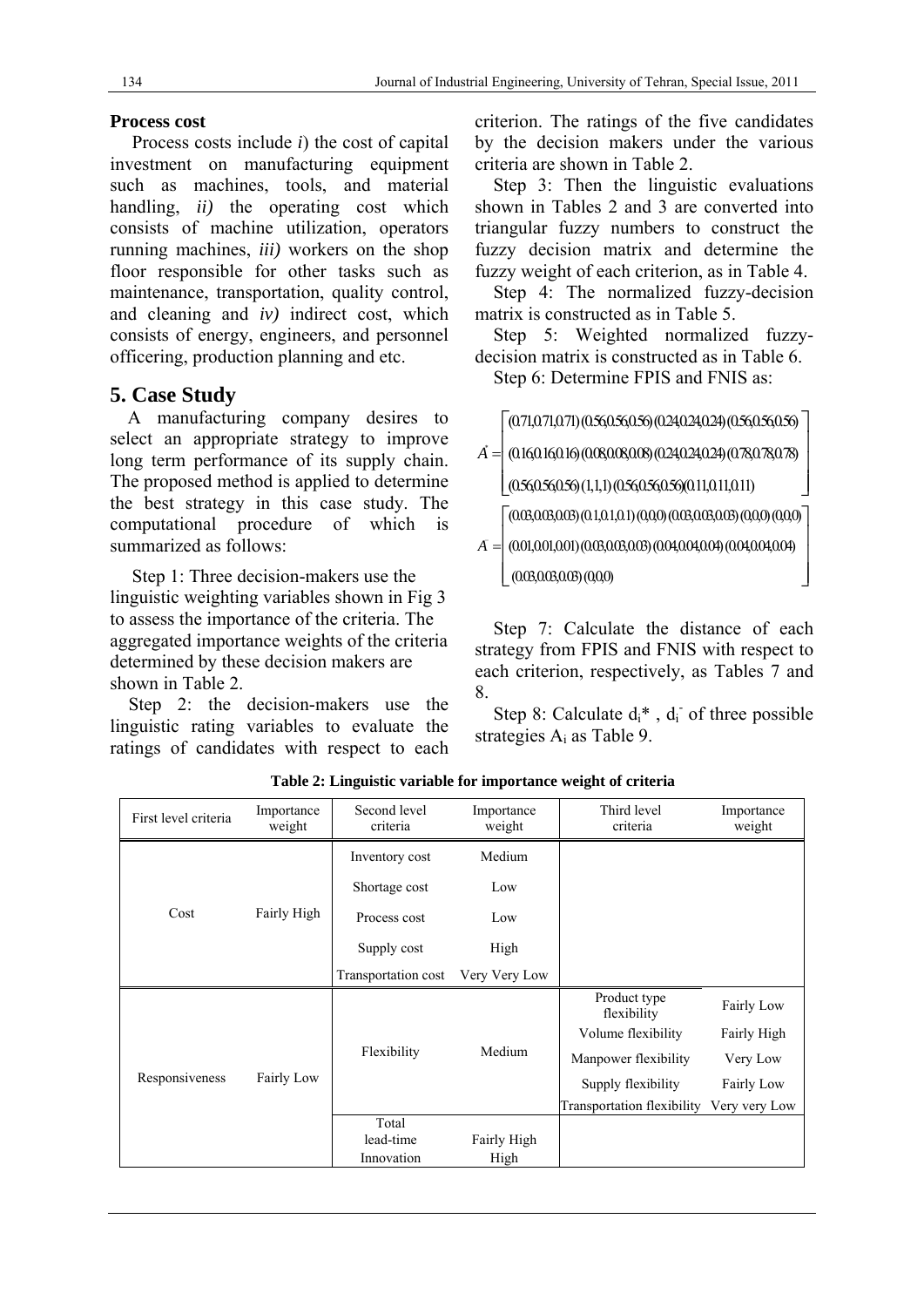| Criteria                   | Strategies        |                   |                    |
|----------------------------|-------------------|-------------------|--------------------|
|                            | Lean              | Agile             | Leagile            |
| Inventory cost             | Very High         | Very Low          | Fairly High        |
| Shortage cost              | Fairly High       | High              | High               |
| Process cost               | High              | <b>Fairly Low</b> | Fairly High        |
| Supply cost                | High              | Fairly Low        | Medium             |
| Transportation cost        | High Fairly       | Low               | Medium             |
| Total lead-time            | <b>Fairly Low</b> | Fairly High       | Medium             |
| Innovation                 | Very Low          | Fairly High       | Medium             |
| Product type flexibility   | Low               | High              | High               |
| Volume flexibility         | <b>Fairly Low</b> | Very High         | <b>Fairly High</b> |
| Manpower flexibility       | Medium            | High              | Fairly High        |
| Supply flexibility         | <b>Fairly Low</b> | Fairly High       | Fairly High        |
| Transportation flexibility | Medium            | High              | Medium             |

**Table 3: Ratings of the five candidates by decision-makers under various criteria** 

### **Table 4: Fuzzy-decision matrix and fuzzy weight of criteria**

| Criteria                           | Inventory cost                                                           | Shortage cost                                                            | Process cost                                                             | Supply cost                                                              | Transportation<br>cost                                               | Total lead-time                                                          |
|------------------------------------|--------------------------------------------------------------------------|--------------------------------------------------------------------------|--------------------------------------------------------------------------|--------------------------------------------------------------------------|----------------------------------------------------------------------|--------------------------------------------------------------------------|
| Lean<br>Agile<br>Leagile<br>Weight | (0.7, 0.8, 0.9)<br>(0.1, 0.2, 0.3)<br>(0.5, 0.6, 0.7)<br>(0.3, 0.5, 0.7) | (0.5, 0.6, 0.7)<br>(0.5, 0.7, 0.9)<br>(0.5, 0.7, 0.9)<br>(0.1, 0.3, 0.5) | (0.5, 0.7, 0.9)<br>(0.1, 0.3, 0.5)<br>(0.5, 0.6, 0.7)<br>(0.1, 0.3, 0.5) | (0.5, 0.7, 0.9)<br>(0.3, 0.4, 0.5)<br>(0.3, 0.5, 0.7)<br>(0.5, 0.7, 0.9) | (0.5, 0.6, 0.7)<br>(0.1, 0.3, 0.5)<br>(0.3, 0.5, 0.7)<br>(0,0.1,0.1) | (0.3, 0.4, 0.5)<br>(0.3, 0.5, 0.7)<br>(0.3, 0.4, 0.5)<br>(0.5, 0.6, 0.7) |
|                                    |                                                                          |                                                                          |                                                                          |                                                                          |                                                                      |                                                                          |
| Criteria                           | Innovation                                                               | Product<br>type<br>flexibility                                           | Volume<br>flexibility                                                    | Manpower<br>flexibility                                                  | Supply<br>flexibility                                                | Transportation<br>flexibility                                            |

|  |  | Table 5: Normalized Fuzzy-decision matrix and fuzzy weight of criteria |
|--|--|------------------------------------------------------------------------|

| Criteria                           | Inventory cost                                                                    | Shortage cost                                                                  | Process cost                                                                   | Supply cost                                                                       | Transportation<br>cost                                                          | Total<br>lead-<br>time                                                            |
|------------------------------------|-----------------------------------------------------------------------------------|--------------------------------------------------------------------------------|--------------------------------------------------------------------------------|-----------------------------------------------------------------------------------|---------------------------------------------------------------------------------|-----------------------------------------------------------------------------------|
| Lean<br>Agile<br>Leagile<br>Weight | (0.78, 0.89, 1)<br>(0.11, 0.22, 0.33)<br>(0.56, 0.67, 0.78)<br>(0.33, 0.56, 0.78) | (0.56, 0.67, 0.78)<br>(0.56, 0.78, 1)<br>(0.56, 0.78, 1)<br>(0.11, 0.33, 0.56) | (0.56, 0.78, 1)<br>(0.11, 0.33, 0.56)<br>(0.56, 0.67, 0.78)<br>(0.56, 0.78, 1) | (0.56, 0.78, 1)<br>(0.33, 0.44, 0.56)<br>(0.33, 0.56, 0.78)<br>(0.11, 0.33, 0.56) | (0.56, 0.67, 0.78)<br>(0.11, 0.33, 0.56)<br>(0.33, 0.56, 0.78)<br>(0,0.11,0.11) | (0.43, 0.57, 0.71)<br>(0.43, 0.71, 1)<br>(0.43, 0.57, 0.71)<br>(0.56, 0.67, 0.78) |
|                                    |                                                                                   |                                                                                |                                                                                |                                                                                   |                                                                                 |                                                                                   |
| Criteria                           | Innovation                                                                        | Product<br>type<br>flexibility                                                 | Volume<br>flexibility                                                          | Manpower<br>flexibility                                                           | Supply<br>flexibility                                                           | Transportation<br>flexibility                                                     |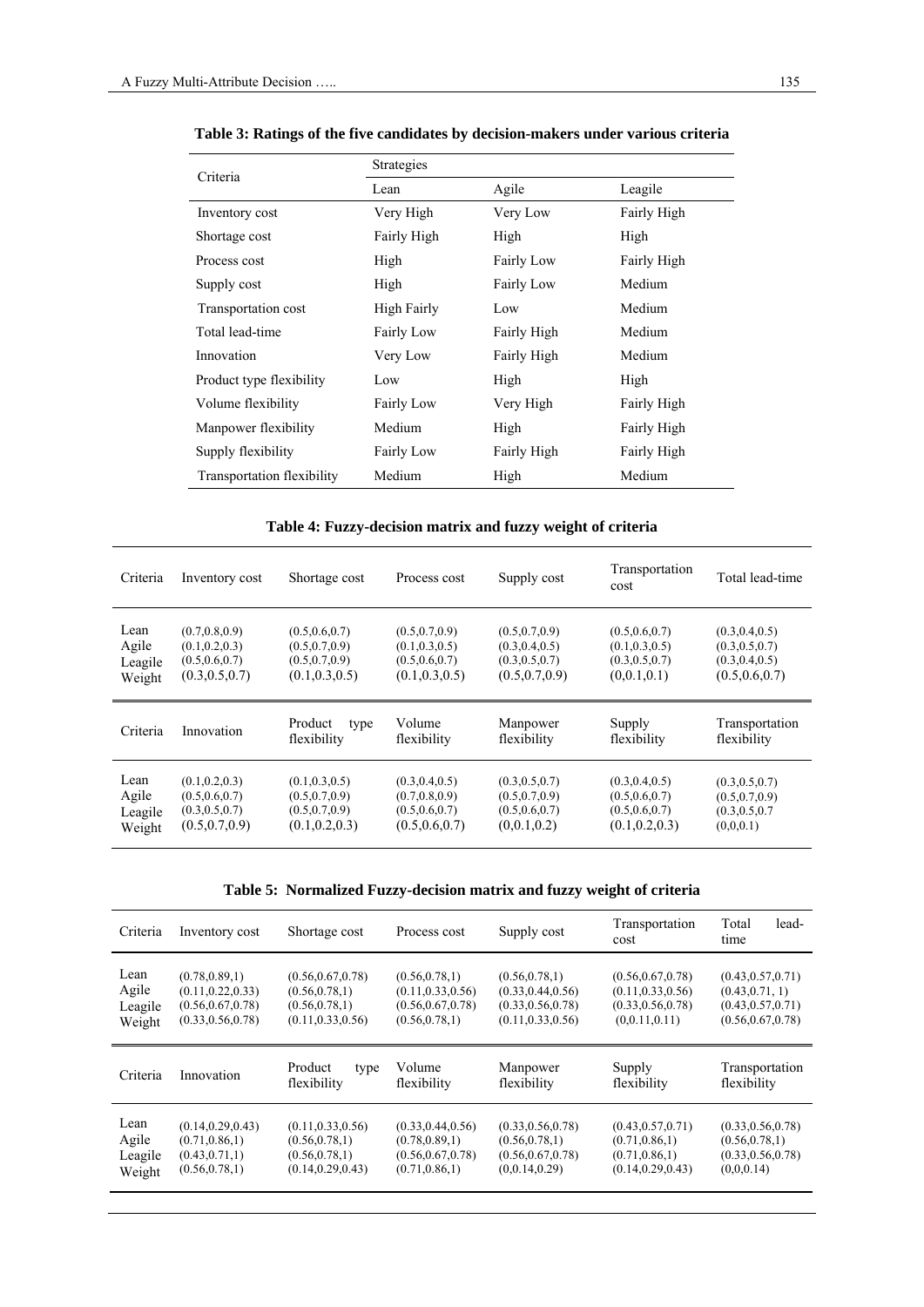| Criteria                 | Inventory cost                                                | Shortage cost                                                  | Process cost                                                | Supply cost                                                    | Transportation<br>cost                             | Total lead-time                                           |
|--------------------------|---------------------------------------------------------------|----------------------------------------------------------------|-------------------------------------------------------------|----------------------------------------------------------------|----------------------------------------------------|-----------------------------------------------------------|
| Lean<br>Agile<br>Leagile | (0.19, 0.42, 0.78)<br>(0.03, 0.11, 0.26)<br>(0.13, 0.32, 0.6) | (0.04, 0.19, 0.43)<br>(0.04, 0.22, 0.56)<br>(0.04, 0.22, 0.56) | (0.22, 0.52, 1)<br>(0.04, 0.22, 0.56)<br>(0.22, 0.44, 0.78) | (0.04, 0.22, 0.56)<br>(0.03, 0.13, 0.31)<br>(0.03, 0.16, 0.43) | (0.0.08, 0.11)<br>(0.0.04, 0.08)<br>(0.0.07, 0.11) | (0.1, 0.22, 0.4)<br>(0.1, 0.27, 0.56)<br>(0.1, 0.22, 0.4) |
|                          |                                                               |                                                                |                                                             |                                                                |                                                    |                                                           |
| Criteria                 | Innovation                                                    | Product type<br>flexibility                                    | Volume<br>flexibility                                       | Manpower<br>flexibility                                        | Supply<br>flexibility                              | Transportation<br>flexibility                             |

|  |  |  | Table 6: Weighted normalized Fuzzy-decision matrix |  |  |  |
|--|--|--|----------------------------------------------------|--|--|--|
|--|--|--|----------------------------------------------------|--|--|--|

**Table 7: Distances between alternatives and A\* with respect to each criterion** 

| Criteria                                               | Inventory cost       | Shortage cost               | Process cost          | Supply cost             | Transportation<br>cost | Total<br>lead-<br>time        |
|--------------------------------------------------------|----------------------|-----------------------------|-----------------------|-------------------------|------------------------|-------------------------------|
| $d$ (lean, A*)<br>$d(agile, A^*)$<br>$d(leagile, A^*)$ | 0.40<br>0.65<br>0.47 | 0.37<br>0.35<br>0.35        | 0.53<br>0.76<br>0.57  | 0.35<br>0.42<br>0.39    | 0.07<br>0.08<br>0.07   | 0.34<br>0.31<br>0.34          |
|                                                        |                      |                             |                       |                         |                        |                               |
| Criteria                                               | Innovation           | Product type<br>flexibility | Volume<br>flexibility | Manpower<br>flexibility | Supply<br>flexibility  | Transportation<br>flexibility |

#### **Table 8: Distances between alternatives and A- with respect to each criterion**

| Criteria                                                  | Inventory cost       | Shortage cost               | Process cost          | Supply cost             | Transportation<br>cost | Total<br>lead-<br>time        |
|-----------------------------------------------------------|----------------------|-----------------------------|-----------------------|-------------------------|------------------------|-------------------------------|
| $d(lean, A^{\dagger})$<br>d(agile, A)<br>$d(leagile, A-)$ | 0.50<br>0.14<br>0.38 | 0.24<br>0.31<br>0.31        | 0.62<br>0.31<br>0.49  | 0.33<br>0.17<br>0.25    | 0.08<br>0.05<br>0.08   | 0.18<br>0.28<br>0.18          |
|                                                           |                      |                             |                       |                         |                        |                               |
| Criteria                                                  | Innovation           | Product type<br>flexibility | Volume<br>flexibility | Manpower<br>flexibility | Supply<br>flexibility  | Transportation<br>flexibility |

#### **Table 9: Computations of di\* , di- and CCi**

|         | $d_i^*$  | $d_i$    | $d_i + d_i$ | $CC_i$   |
|---------|----------|----------|-------------|----------|
| Lean    | 3.595964 | 2.565158 | 6.161122    | 0.416346 |
| Agile   | 3.768472 | 2.464395 | 6.232867    | 0.395387 |
| Leagile | 3.479794 | 2.750983 | 6.230777    | 0.541515 |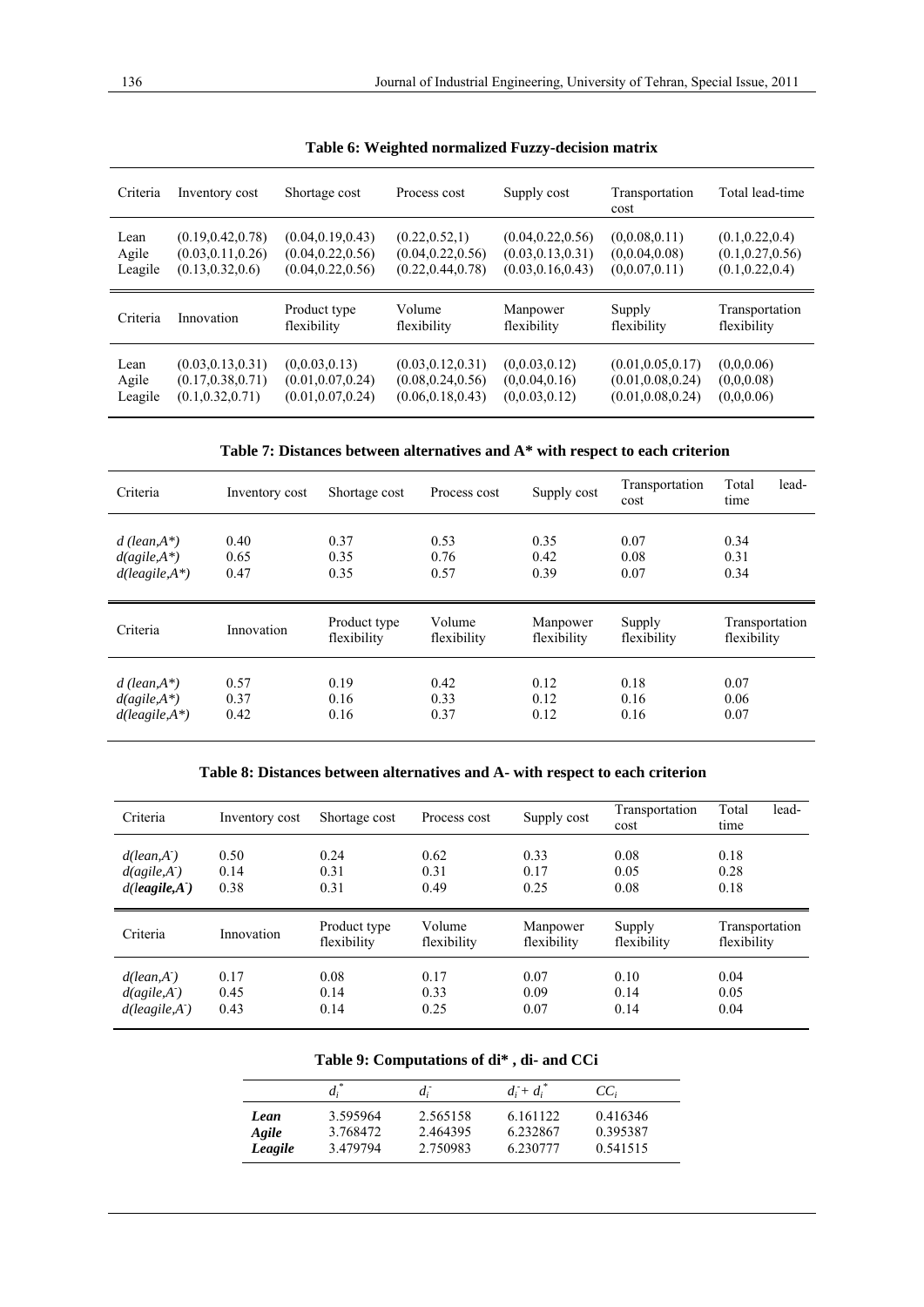Step 9: Calculate the closeness coefficient of each strategy as:

*CCLean*=0.416346, *CCAgile*=0.395387, *CCLeagile*=0.541515

Step 10: According to the closeness coefficients of five strategies and the approval status level, we know that using presented model, strategies **Lean** and **Agile** belong to Class III, witch the assessment statuses of them are "recommend with low risk", And strategy **Leagile** belongs to Class IV. This means that its assessment status is "approved". Accordingly, strategy Leagile is preferred to Agile and Lean and the ranking order of five strategies is leagile> lean>agile because *CCLeagile* > *CCLean* > *CCAgile*.

### **5.1. Sensitivity analysis**

Sensitivity analysis is an important concept for the effective use of any quantitative decision model [38]. In the present work sensitivity analysis is done to find out the changes in the decision making model for lean, agile and leagile supply chain paradigms with variation in the expert opinion with respect to cost and responsiveness. Overall objective of sensitivity analysis is to see the robustness of proposed framework due to variation in the experts' opinion in assigning the weights during comparison. Figure 5 indicates how the supply chain strategy's ranking varies with changing the priority of responsiveness.

 Y-axis represents the value of closeness coefficient calculated by fuzzy TOPSIS method considering the relative priority of responsiveness with respect to cost  $(X_{R/C})$ . As shown in Figure 5, by increasing the value of  $X_{R/C}$  the sequence of solutions is changed. Accordingly, there are four segments with different sequences of solutions as follows:

1) If the priority of responsiveness is very lower than priority of cost (almost  $X_{R/C}$ <0.2), lean strategy is the best solution. In other words, in a competitive market where cost is market winner, lean strategy is the best solution. In this situation the ranking order of alternatives is: Agile<Leagile<Lean.

- 2) If the relative priority of responsiveness with respect to cost is fairly low or near to medium (almost  $0.2 \leq X_{R/C} \leq 0.5$ ), leagile strategy is the best solution. In this case, since cost is more important than responsiveness, lean strategy is preferred to agile. In this situation, the ranking order of alternatives is: Agile<Lean<Leagile.
- 3) If the relative priority of responsiveness with respect to cost is medium or fairly high (almost  $0.5 \leq X_{R/C} < 0.75$ ), leagile strategy is still the best solution. By increasing the priority of responsiveness in comparison with previous case, agile strategy is preferred to lean. In this case, the ranking order of alternatives is: Lean<Agile<Leagile.
- 4) If the priority of responsiveness is very higher than priority of cost (almost  $X_{R/C} > 0.75$ , agile strategy is the best solution. In other words, in a competitive market where responsiveness is market winner criterion, agile strategy is the best solution. In this situation the ranking order of alternatives is: Lean<Leagile<Agile.

As result shown, where the priority of responsiveness is higher than cost, agile and leagile strategies are preferred to lean because responsiveness is the most important criteria for leagile and agile supply chain [10]. In contrast, where cost is more important than responsiveness, lean and leagile strategies are preferred to agile.

### **5.2. Backward Process**

The strategic/tactical revisions can be developed through a forward–backward process. The forward–backward process interacts hierarchies in order to direct and control the likely future towards the desired future [39]. The forward process provides a hierarchy for the assessment of the state of the likely strategy choice. In turn, the backward planning process provides the hierarchy for controlling and steering the forward process towards the desired strategy by using a composite scenario that is a combination of the alternatives in the forward hierarchy. As depicted in figure 6,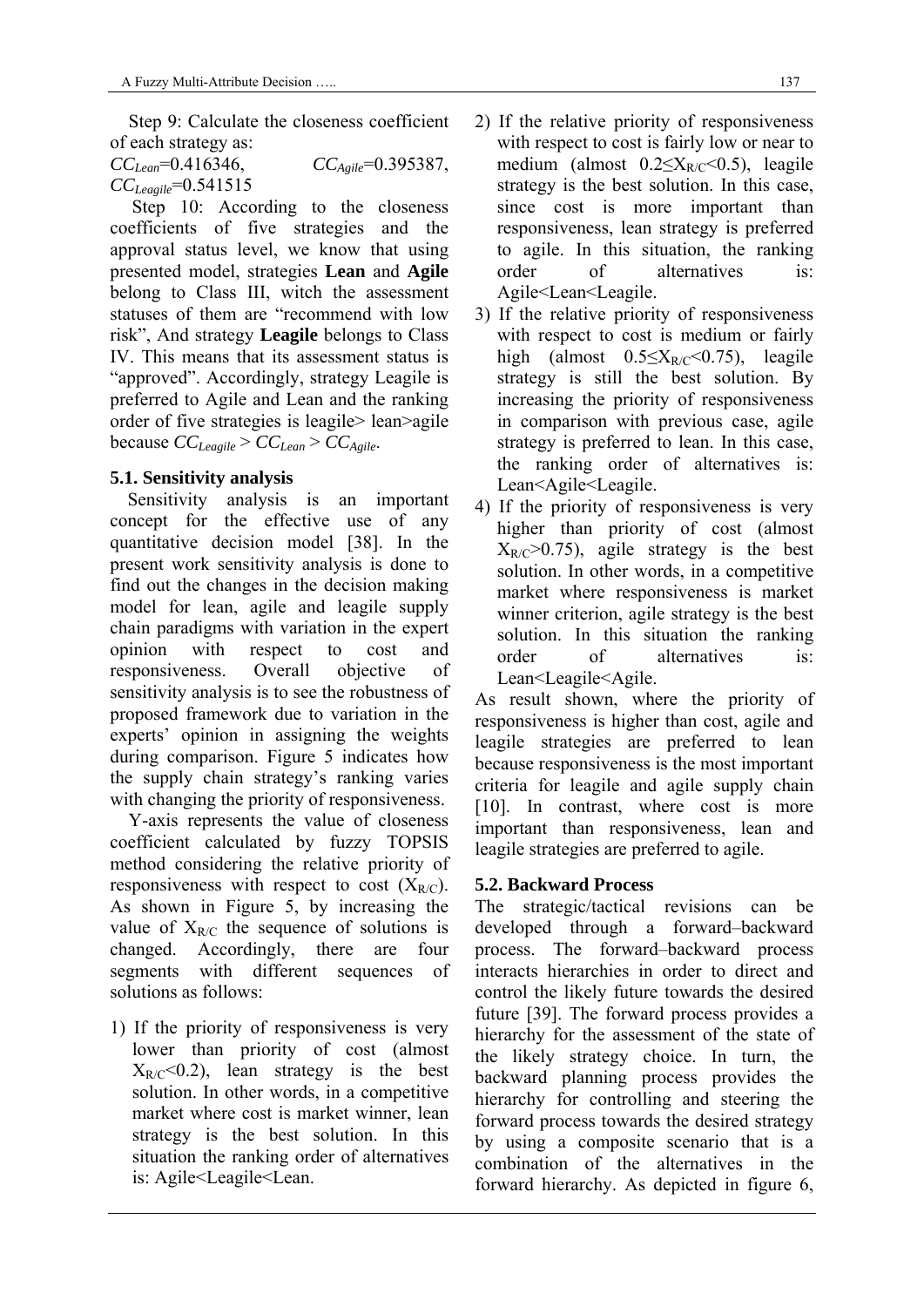the backward process consists of four levels: (1) desired strategy choice, (2) strategy choices, (3) state variables, (4) policies. The composite scenario is represented by state variables, i.e. profit, quality, delivery speed, flexibility, customer satisfaction, and risk. During the implementation period of supply chain strategy, the state variables themselves must be prioritized first and then with respect to each strategy alternative in order to achieve a composite measurement. The composite value of this reconfigurable AHP will be used as a degree of convergence between the likely and desired strategy identified in the backward process.

The forth level includes polices i.e. i) cost reduction to increase profit and market share, ii) market and costumer needs study to identify future needs and react them rapidly, iii) training to reduce risk and increase flexibility iv) information system development to increase delivery speed and precise, v) internal process reengineering to reduce costs and increase quality and risk and vi) product redesign to increase customer satisfaction and quality. In backward process, important rate of each strategy is concluded from forward process. The priorities of state variables and polices in the backward hierarchy can be quantified from pair wise comparisons which can be performed for all elements at each level with respect to the next higher-level elements. All of pair wise comparisons are done upon experts' opinion.Finally, the preferences of each policy is achieved, the problem is then transferred to how their requirements can meet the resources available. In this regard, a trading off between the derived priorities and required resources for each policy is essential to maximize the performance of the proposed strategy. One of the effective approaches to resource allocation is the knapsack method, which can be linearly formulated as the following (0–1) integer problem.

$$
Max Z = \sum_{i=1}^{n} P_i X_i
$$
  
Subject to:

$$
\sum_{i=1}^{n} R_{ij} X_i \leq B_j
$$
\n
$$
P_i \text{ and } R_{ij} \geq 0
$$
\n
$$
X_i = \begin{cases} 1 & \text{if alternative } i \text{ is selected} \\ 0 & \text{otherwise} \end{cases}
$$
\n
$$
i = 1, \dots, n
$$
\n
$$
j = 1, \dots, m
$$

Where  $X_i$  is the *i*th alternative policy for supply chain strategy, Pi is the priority of the ith policy obtained through solving the AHP model, and *Rij* is the expected amount of jth resource required by the ith policy.  $B_i$  is the available amount of the jth resource at the company. There are n alternatives, which require m resources.

The objective is to find the optimal assignment of resources to policies so that it maximizes the sum of resource utilization. This can justify the selection of the best policies considering resources limitations.

The requirements for the case study as mentioned in Table 9 are expected to be the budget, the time, expert operator, equipment. As each alternative selection creates a source of risk, the strategic risk level is also considered as another resource parameter for each alternative. The knapsack method can be linked to the manufacturing choices obtained from the AHP model for their resource allocations.

# **6. Conclusions**

This paper investigates lean and agile concepts in the supply chain and represents a FMADM model to select the best supply chain strategy according to system characteristics. Due to the complexity of the decision making process in selecting the best supply chain strategy, a hierarchical model is used in this paper to determine the relative importance of each alternative.

The proposed method provides more information for strategy selection and evaluation in supply chain system. The systematic framework for strategy selection in a fuzzy environment presented in this paper can be easily used to different type of supply chains. However, improving the approach for solving strategy selection problem and developing a group decision support system in a fuzzy environment can be considered as a topic for future research.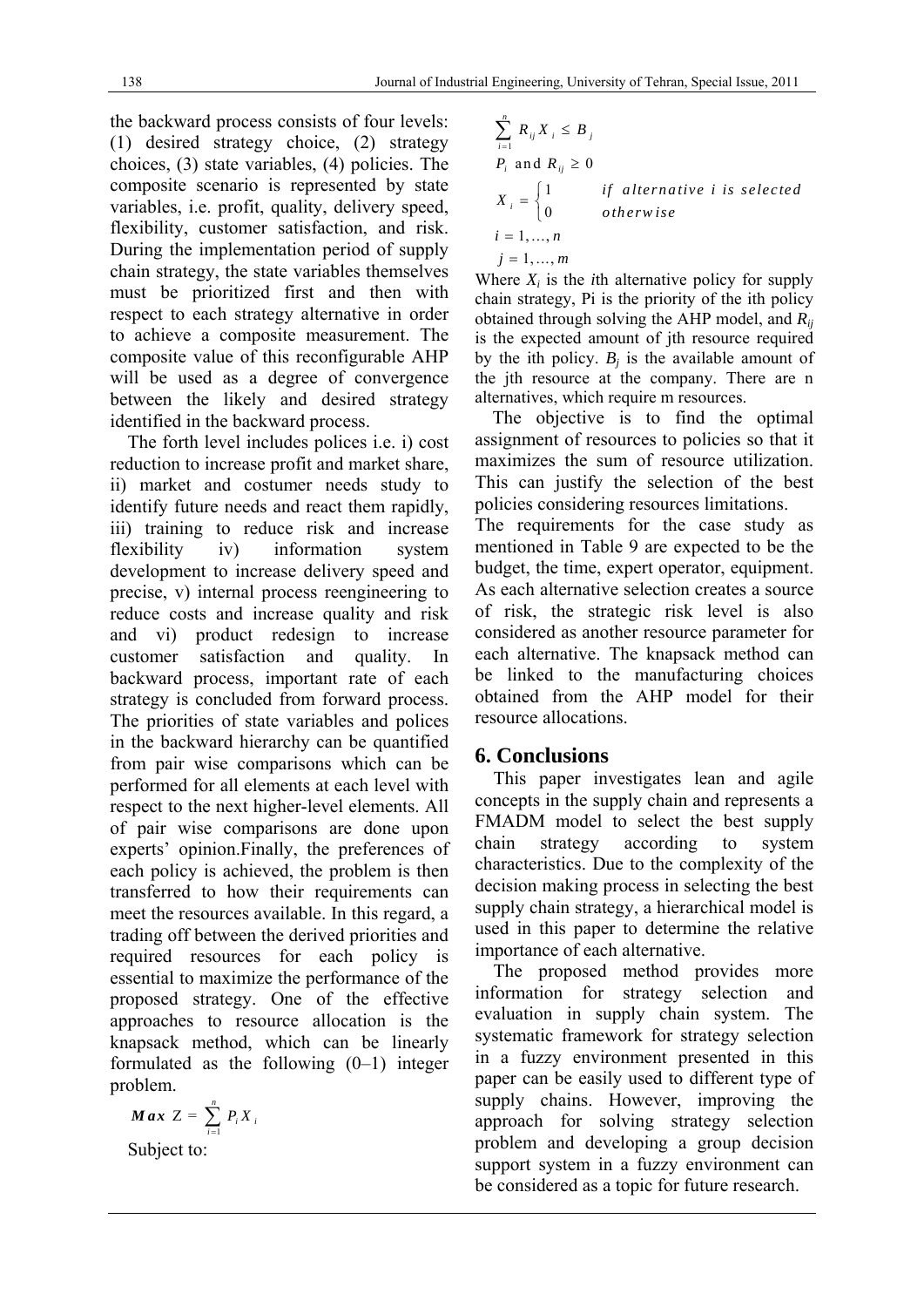

**Figure 5: Variation in priority of supply chain paradigms with changes in weight assigned to responsiveness with respect to cost** 



**Figure 6: Backward hierarchy for the desired strategy choice** 

| Strategy                                            | Investment<br>$(\$\)$ | Required<br>Time | Expert<br>Operators | Extra<br>Equipment | Strategic Risk<br>Level |
|-----------------------------------------------------|-----------------------|------------------|---------------------|--------------------|-------------------------|
| Lean                                                | 200                   | 5                | 10                  | 15                 | 5                       |
| Leagile                                             | 300                   | 15               | 20                  | 25                 | 10                      |
| Agile                                               | 400                   | 30               | 35                  | 40                 | 25                      |
| Available<br>Upper<br>resources/<br>allowance limit | 400                   | 20               | 35                  | 40                 | 20                      |

**Table 10: Matrix of required and available resources for the strategic plan**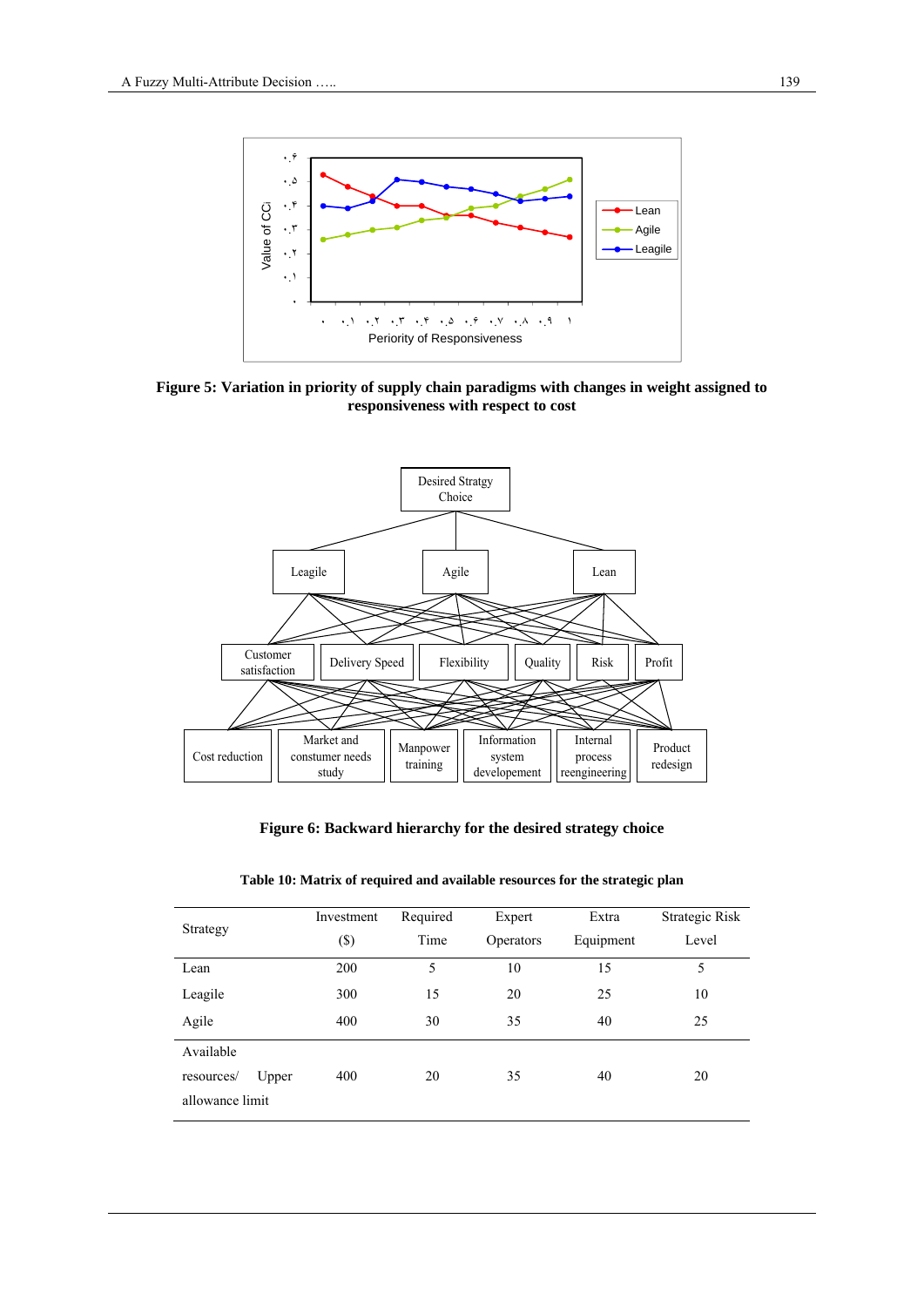#### **References**:

- 1- Christopher, M. and Towill, D.R. (2000), "Supply chain migration from lean and functional to agile and customized." *International Journal of Supply Chain Management*, 5(4), PP. 206-213.
- 2- Agarwal A., Shankar R. and Tiwari M.K. (2006) "Modeling the metrics of lean, agile and leagile supply chain: An ANP-based approach." *European Journal of Operational Research*, 173, PP.211–225.
- 3- Christopher, M. and Towill, D.R. (2001) "An integrated model for the design of agile supply chains." *International Journal of Physical Distribution and Logistics Management* , 31 (4), PP. 235–246.
- 4- Power, D.J., Sohal, A.S. and Rahman, S. (2001) "Critical success factors in agile supply chain management: An empirical study." *International Journal of Physical Distribution and Logistics,* 31 (4), PP.247–265.
- 5- Katayama, H. and Bennett, D. (1999) "Agility, adaptability and leanness: A comparison of concepts and a study of practice." *International Journal of Production Economics*, 60–61, 43–51.
- 6- Vickery, S., Calantone, R. and Droge, C. (1999) "Supply chain flexibility: An empirical study." *The Journal of Supply Chain Management,* 35 (3), PP.16–24.
- 7- Prater, E., Biehl, M. and Smith, M.A. (2001) "International supply chain agility: Tradeoffs between flexibility and uncertainty." *International Journal of Operations and Production Management,* 21 (5/6), PP. 823–839.
- 8- Olhager, J. (2003) "Strategic positioning of the order penetration point", *International Journal of Production Economics,* 85, PP. 319–329.
- 9- Nagel, R. and Dove, R. (1991) "21<sup>st</sup> century manufacturing enterprise strategy." *Iccoca Institute, Leigh University*.
- 10- Naylor, J.B., Naim, M. and Berry, D. (1999) "Leagility: Integrating the lean and agile manufacturing paradigms in the total supply chain." *International Journal of Production Economics,* 62, PP.107–118.
- 11- Mason-Jones, R., Naylor, B. and Towill, D.R. (2000a) "Engineering the leagile supply chain." *International Journal of Agile Management Systems,* 2/1, PP.54–61.
- 12- Van Hoek, R.I., Harrison, A. and Christopher, M. (2001) "Measuring agile capabilities in the supply chain." *International Journal of Operations and Production Management,* 21(1/2), PP.126–147.
- 13- Mason-Jones, R., Naylor, B. and Towill, D.R. (2000b) "Lean, agile, or leagile? Matching your supply chain to the marketplace." *International Journal of Production Research*, 38, PP.4061–4070.
- 14- Stratton, R. and Warburton, R.D.H. (2003) "The strategic integration of agile and lean supply." *International Journal of Production Economics*, 85, PP. 183–198.
- 15- Cagliano, R., Caniato, F. and Spina, G. (2004) "Lean, agile and traditional supply: how do they impact manufacturing performance?" *Journal of Purchasing & Supply Management*, 10, PP. 151–164.
- 16- Vonderembse, M.A., Mohit, U., Huangc, S. and Dsmuke, J.P. (2006) "Designing supply chains towards theory development." *Int. J. Production Economics,* 100 PP. 223–238.
- 17- Yoon K.P. and Hwang C.L., (1995) "Multiple attribute decision making." *Thousand Oaks, CA: Sage Publication*,
- 18- Yang T. and Chou P. (2005) "Solving a multi response simulation– optimization problem with discrete variables using a multiple-attribute decision making method." *Mathematical Computation Simulation*, 68, PP. 9–21.
- 19- Hwang, C.L. and Yoon, K. (1981) "Multiple attribute decision making methods and applications." *Springer-Verlag*, NY.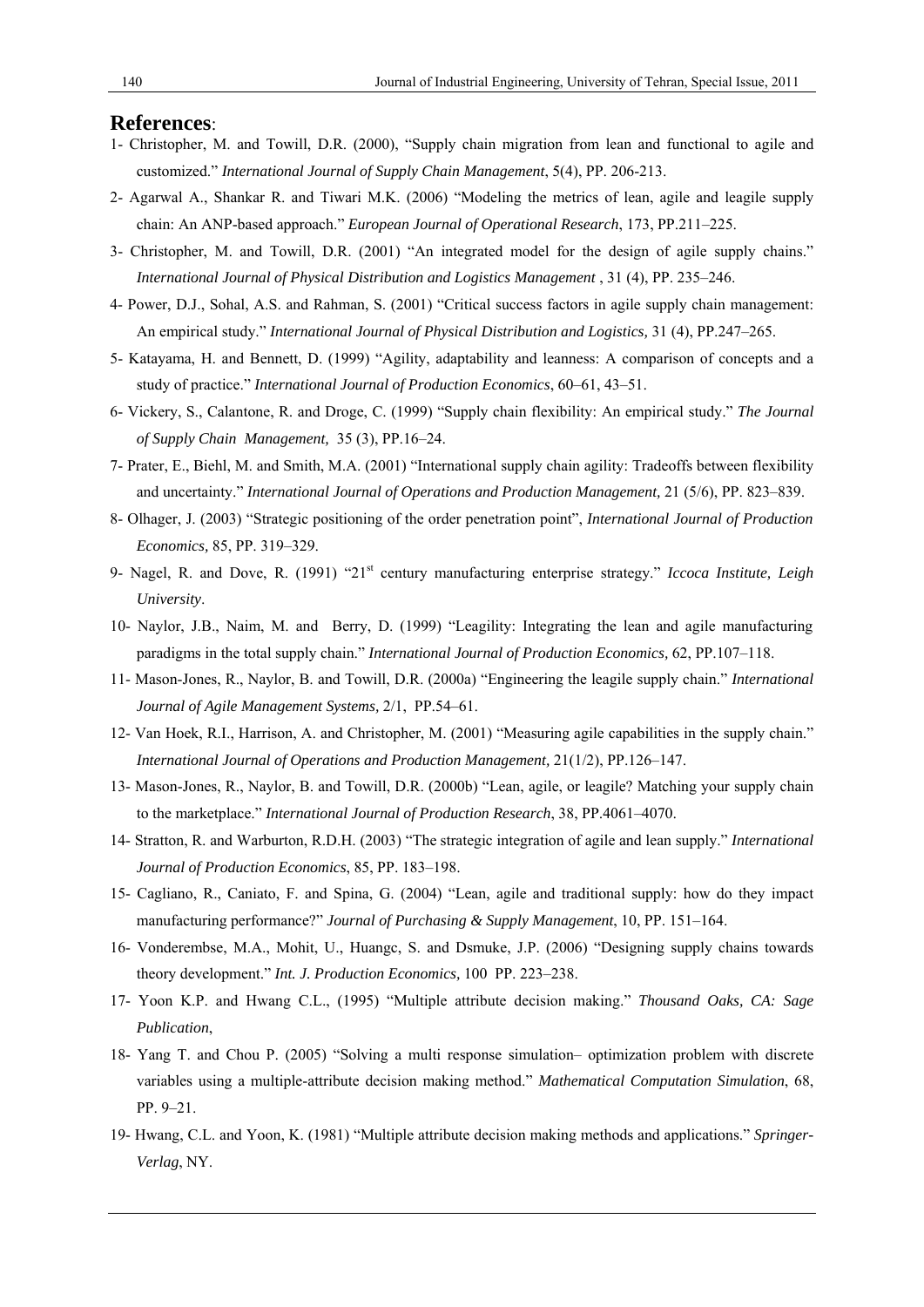- 20- Chen T.C., Ching T.L. and Sue F.H. (2006) "A fuzzy approach for supplier evaluation and selection in supply chain management." *International Journal of Production Economics*, 102, PP. 289–301.
- 21- Yang, T. and Hwang, C.C. (2007) "Multiple-attribute decision making methods for plant layout design problem." *Robotics and Computer-Integrated Manufacturing,* 23, PP. 126–137.
- 22- Buckley, J.J. (1985) "Fuzzy hierarchical analysis." Fuzzy Sets and Systems, 17, PP. 233–247.
- 23- Kaufmann, A. and Gupta, M.M. (1991) "Introduction to fuzzy arithmetic theory and application." *Van Nostrand Reinhold*, New York.
- 24- Negi, D.S. (1985) "Fuzzy analysis and optimization." Ph.D. Dissertation, *Department of Industrial Engineering,* Kansas State University.
- 25- Zadeh, L.A. (1975) "The concept of a linguistic variable and its application to approximate reasoning." *Information Sciences, 8*, 199–249(I), PP. 301–357(II).
- 26- Klir, G.J. and Yuan B. (1995) "Fuzzy sets and fuzzy logic: theory and applications." *Prentice-Hall Inc., Upper Saddle River*, NJ.
- 27- Zimmermann, H.J. (1991) "Fuzzy set theory and its applications." second ed. *Kluwer Academic Publishers, Dordrecht*.
- 28- Kreng, V.B. and Wu, C.Y. (2005) "Evaluation of knowledge portal development tools using a fuzzy AHP approach: The case of Taiwanese stone industry." *European Journal of Operational Research*, 10, PP. 10- 22.
- 29- Erensal, Y.C., Ncan, T.O. and Demircan, M.L. (2006) "Determining key capabilities in technology management using fuzzy analytic process: a case study of Turkey." *Information Sciences,* 176, PP. 2755– 2770.
- 30- Leung, L.C. and Cao, D. (2000) "On consistency and ranking of alternatives in fuzzy AHP." *European Journal of Operational Research,* 124, PP. 102–113.
- 31- Olcer, A.I. and Odabasi, A.Y. (2005) "A new fuzzy multiple attributive group decision making methodology and its application to propulsion/maneuvering system selection problem." *European Journal of Operational Research,* 166, PP. 93–114.
- 32- Abdi, M. and Labib, A.W. (2003) "A design strategy for reconfigurable manufacturing systems (RMSs) using analytical hierarchical process (AHP): a case study." *International Journal of production research,* Vol. 41, No. 10, PP. 2273–2299.
- 33- Sharifi, H. and Zhang, Z. (1999) "A methodology for achieving agility in manufacturing organizations: An introduction." *International Journal of Production Economics,* 62, PP. 7-22.
- 34- Ebner, M.L. and Vollmann, E.T., "Manufacturing systems for the 1990s." 1st International Conference on Expert Systems and Leading Edge in Production Planning and Control, University of South Carolina, *The Benjamin Cunnings Publishing Company, Redwood, CA*, PP. 317-337.
- 35- Lindberg, P. (1990) "Strategic manufacturing management: a proactive approach." *International Journal of Operations and Production Management,* 10 (2), PP. 94-106.
- 36- Razmi J., Rahnejat H. and Khan M.K. (1998) "Use of analytical hierarchy process approach in classification of push, pull and hybrid push-pull systems for production planning." *International Journal of Operations & Production Management*, Vol.18, No 11,12, PP. 1134-1152.
- 37- Razmi, J., Jafari Songhori, M. and Khakbaz, M.H. "An integrated fuzzy group decision making/fuzzy linear